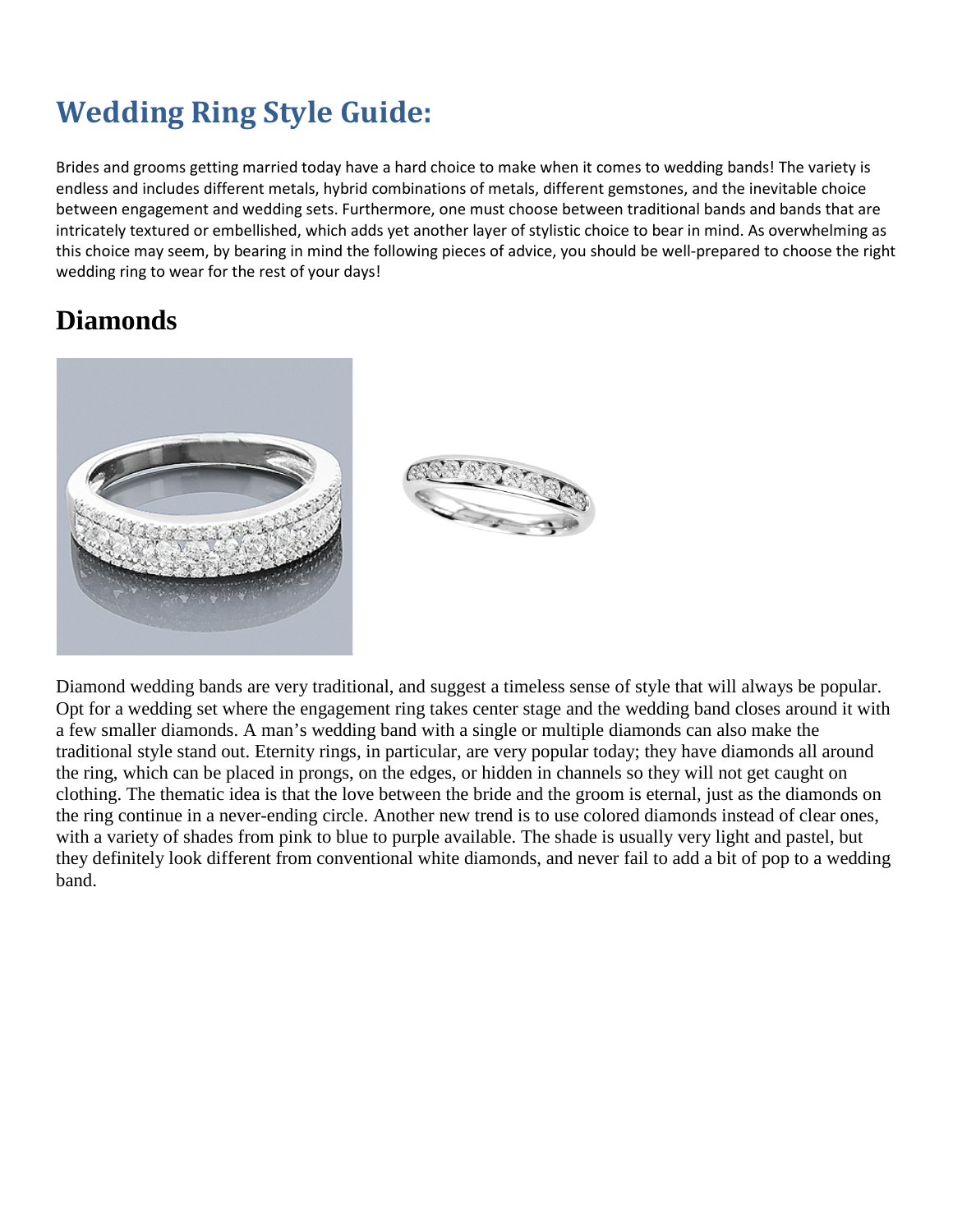## **Traditional**



Traditional wedding bands are still widely available and are a simple and classy choice for the couple who want to live an uncluttered, simple life. Plain bands in gold or silver are always a good choice, and will probably never go out of style. Traditional wedding bands come in a variety of widths, and some may even have a bit of embellishment around the edges. They go particularly well with the traditional single-diamond engagement ring.

#### **Other Gemstones**



These days, diamonds are not the only gemstone popular in wedding and engagement rings. Princess Diana of England was one of the first modern brides to eschew a simple diamond for her engagement ring; she had a large sapphire with diamonds instead, and that style – which she helped popularize – is still going strong today. Instead of a diamond, consider opting for a ruby, sapphire, emerald, or amethyst instead. Combine the colored stones with a diamond for an even more different type of setting. The eternity ring is specifically perfect for use with colored gemstones, and will look wonderful with either one color or a variety, including white diamonds.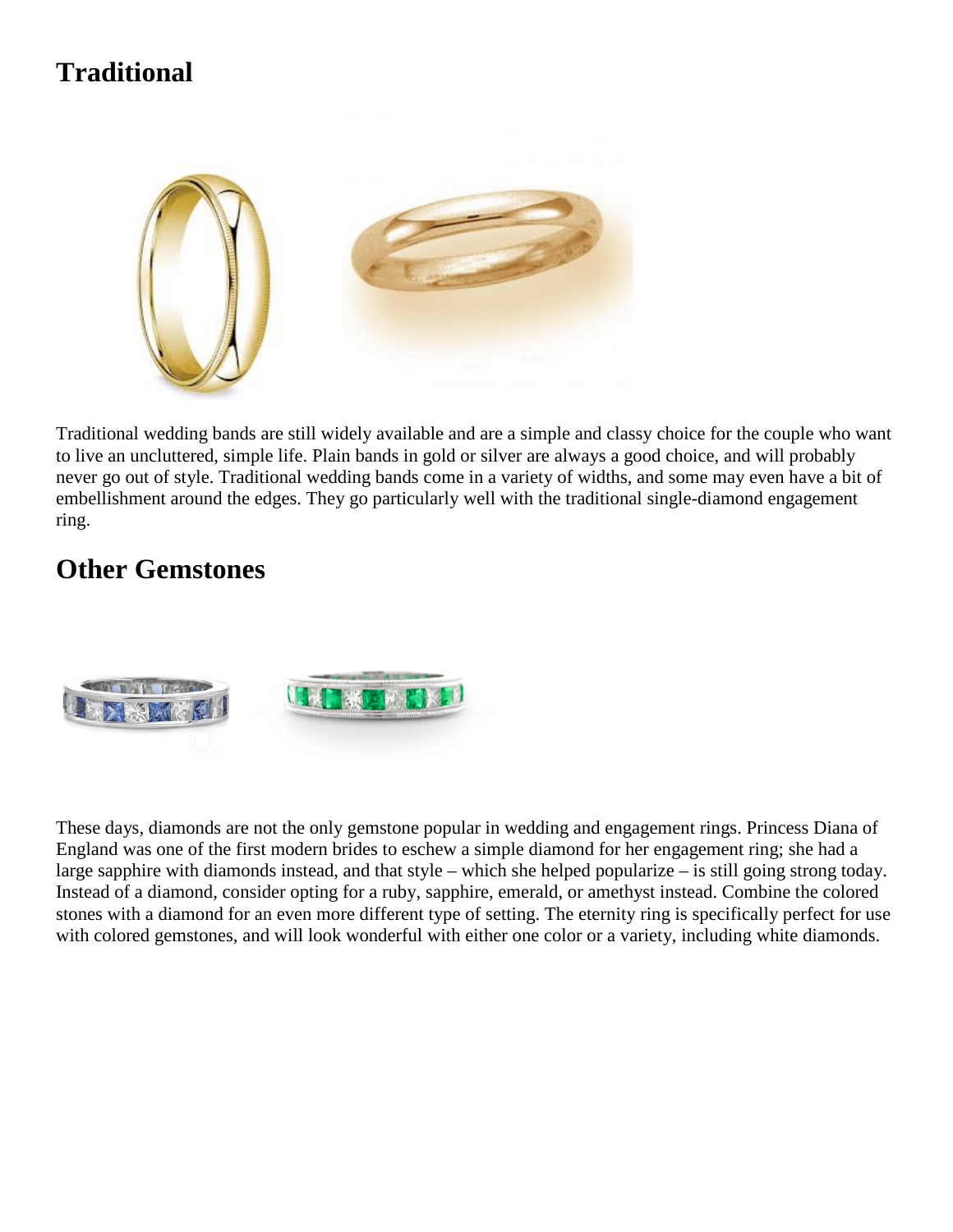### **Vintage Rings**



A popular trend this year is to get a vintage ring – or a reproduction of one – for a wedding band. Vintage settings are often beautiful in an archaic way, with diamonds prominently featured and filigree within the metal work. Some of today's most popular styles of engagement rings are the ones that came from the Art Deco period of the early 20th century, with beautiful pave settings on full display. The vintage engagement ring may include a square or round diamond, raised and surrounded by smaller diamonds or on its own, with the wedding band possibly adding to the piece as well, with even more stones attached around its edge. This was the most popular style of luxury rings during the Victorian and Edwardian eras. Vintage rings bring about a romantic style and those that love lace, cameos and other luxurious items will undoubtedly love the vintage style.

#### **Metals for Wedding Bands**



Traditional gold and white gold metals are always popular for wedding rings, but today there are many more choices than that! Platinum, tungsten, palladium, and silver are all luxurious choices, along with some other more obscure metals. Wedding bands can be made from all one metal, or as a hybrid of two or more. Gold has been the preferred metal for wedding bands for centuries, and is still by far one of the most popular choices today. Platinum has an almost white look against the skin, as a result of its high-temperature brazing. Even better, platinum lasts virtually forever and is more expensive than gold. Palladium is less expensive than platinum, which has made it a popular choice for those that like the bright white look but who don't want to